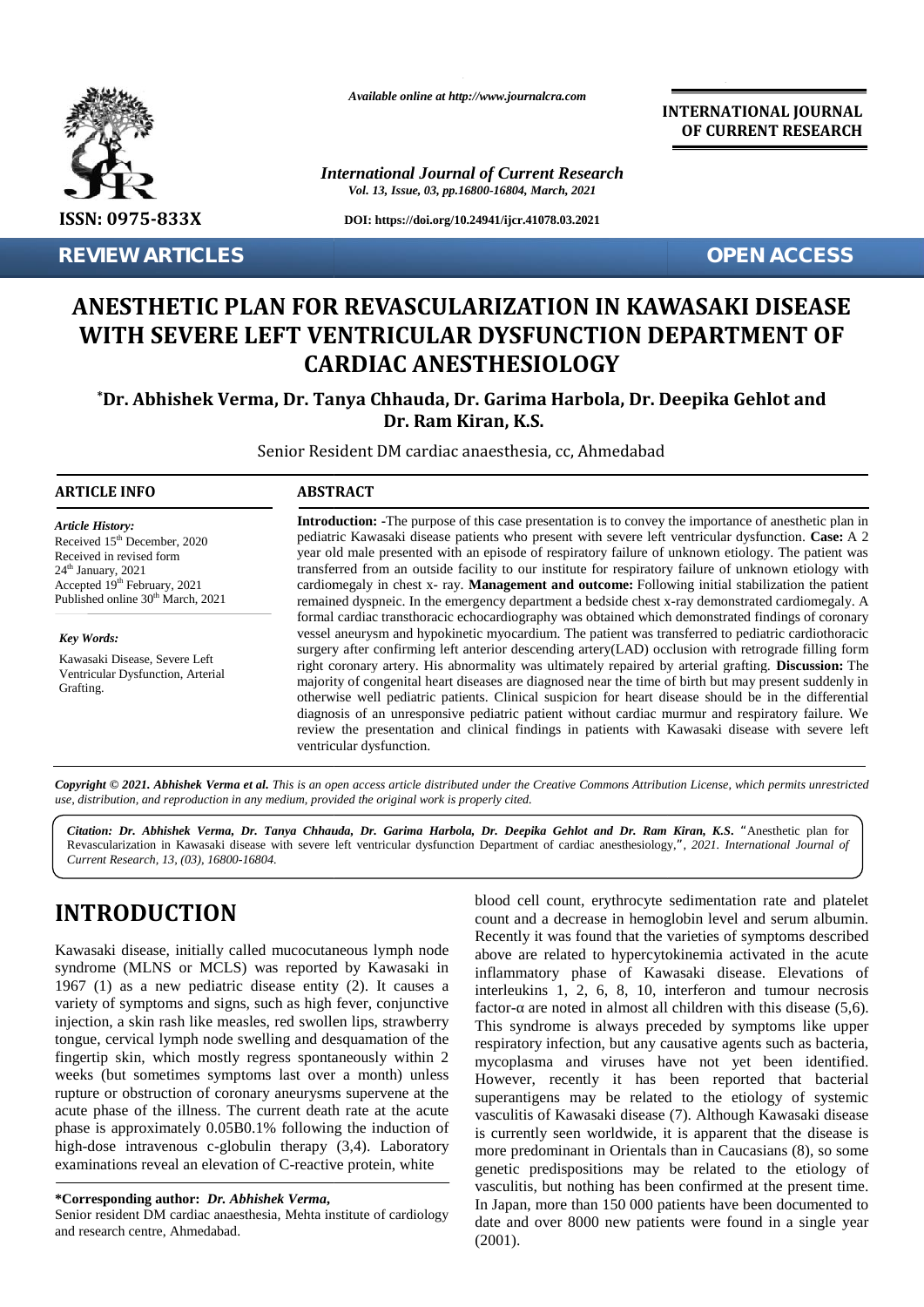The most common age for the onset of the disease is 1 year old. It usually occurs in children less than 4 years old, but sometimes it occurs in adolescents. The gender distribution is 1.5 male dominant. Regarding the treatment for acute illness, aspirin has been used since 1977 with a resultant coronary artery aneurysm or ectasia (at 1 month after the onset) occurring in approximately 20% of patients. Since 1982, high dose intravenous IgG-globulin administration (200–400 mg/kg for 5days) has been introduced with a resultant occurrence of coronary artery sequel (at 1 month) being reduced to 7% of patients. However there are still many children who develop coronary aneurysms over 7–8mm in diameter (giant aneurysms) that will frequently result in coronary artery stenosis or obstruction in 1 to 20 years. Although the etiology of the disease remains unknown, its serious complications (coronary aneurysm formation and subsequent coronary arterial obstructive lesions) have been proved to cause ischemic heart disease in children. Although the incidence of pediatric ischemic heart disease is fortunately low (2–3% of patients with Kawasaki disease), once the serious coronary arterial lesions develop into pediatric myocardial infarction, the prognosis is more serious than previously imagined.

# **CASE REPORT**

This was a 2.9 year male patient hospitalized for high grade fever, mild dyspnea and later diarrhea . He had same episode 4-5 times in past . He hospitalized almost every time and routine blood investigation was done and everything was within normal limit. After 8-10 day of symptomatic medical management patient relived and discharged, he also had muscle tightness during course of disease and skin exfoliation also seen over palm and sole. During last time of admission symptom was not relieved and severe dyspnea and grunting was present for that patient was referred to otorhinology department for any upper respiratory tract infection where sinuses was examined and chext ray was done.

They found that there was increased mucosal dryness and mucosal thickening which was not cause of dyspnea and chext ray clearly shows cardiomegaly C/T ratio  $> 0.5$ . Then patientreferredto our institutefor futher evaluation and management. Here patient admitted in ICU and ECG and TTE was done. TTE shows situs solitus, levocardia , ivc and svc drain to RA and all pulmonary vein drain to LA , AV- VA concordance , PFO present with left to right shunt , IVS intact , dilated LA and LV , no TR and No MR , No PAH, moderate LV dysfunction  $E - 42\%$ ,  $FS - 20\%$ , Dd/Ds – 41/33 mm, hypokinetic LAD and LCx territory , dilated RCA with fusiform aneurysm of RCA ,RCA at ( origin -3.3mm , aneurysm -5.8mm, distal RCA – 4.2mm) , dilated LMCA with large aneurysm of LMCA , LMCA at ( origin -4mm LMCA aneurysm – 6.7 mm ) , left aortic arch , no PDA and co-arctation (suggestive of old kawasaki disease) and ECG shows regular, narrow complex QRS , with T-wave inversion in anterior lead later multislice CT angiography was done which shows LMCA aneurysm ( post ostel fusiform aneurysm dilation of 9\*9 mm) LAD not opacified (suggestive of complete occlusion )circumflex appear normal , RCA aneurysm ( oeteo- proximal fusiform aneurysm dilation ; max size 7\*6 mm) . Invasive coronary angiography was done to confirm CT finding and LAD obstruction, which also shows the same result. Coronary revascularization was planned.

#### **PRE OP MANAGEMENT**

During PAC patient was stable, no sign of any active disease, vital sign within normal limit.If patient had sign of active kawaski disease (polymorphic rashes, change in mucosal membrane and extremities, conjuctival erythema , cervical lymphoadenopathy) then we had to manage symptomatically and with immunoglobulin before taking in OT .

### **INTAROPRATIVE MANAGEMENT**

After shifting to OT, all ASA standard monitor attached, inhalational induction 4 % sevoflurane plus 100% oxygen was performed and 22G I.V peripheral cannula placed in right upper limb and mild sedation of midazolam 0.05mg/kg ,fentanyl5µg/kg and vecoronium 0.1mg/kg loading given . Assisted ventilation with face mask continue till 3 min during that radial line of 22G in right forearm placed and attached to transducer and invasive blood pressuremonitored, then patient intubated with 5.5mm ID endotracheal tube after direct laryngoscopy and tube fixed at 14 cm at right oral commissar, equal air entry confirmed in both lung. It was connected to anaesthesia workstation on pressure controlled ventilation mode (with setting of: - Pinsp 14 cmH2O, respiratory rate 20 breath per minute, PEEP 3cmH2O, I: E ratio 1:2, FiO2 50 %). Then 5 FR CVP line placed in right internal jugularvein. Appropriate inotropic support wasattached and distal port attached to transducer for CVP monitoring. Patient was catherize with foleys catheter of 8 fr for urine outputmonitoring.

ECG, Pulseoximetery, IBP, CVP, Temperature , Capnography, spirometery , gas analyzer , airway pressure, all displayed on monitor. The anaesthetic maintenance was performed with 1.5- 2% sevoflurane, fentanyl repeated 10 µg every 30 min and vecuronium in 45 min. Transesophageal echocardiography was done which shows severe left ventricular dysfunction with EF  $= 10-15$  % with global hypokinesia more over to distribution of LAD . Levosimendane started intraoperatively. Painting and draping of recommended part was done in sterile manner and surgery started with additional 20 µg of fentanyl was given before incision and baseline ACT measured. After sternotomy, all cardiac structure and artery was examined there is no evidence of cardiac anomaly only ectasia of RCA and LMCA seen and plan to do LIMA to LAD graft. Patient positioned for LIMA extraction and 100u/kg heparin given, after good extraction patency and flow was confirmed. Aortic and right atrial cannula placed after giving full dose of heparin of 400u/kg; cardiopulmonary bypass was established with moderate hypothermia and alphastat gas handling and 100 ml PCV used in priming along with priming solution; for myocardial protection, cold antegrade blood cardioplegia was given; for renal protection 0.5 g/kg mannitol was given on CPB.

LIMA to LAD was grafted successfully then hot shot given and re-warming started. Under stable condition of sinus rhythm, temperature  $(36 \text{ °C})$  hematocrit  $(34 \text{ °W})$ , stable hemodynamic and acid base balance, CPB discontinued without any event. Venous and Arterial cannula were removed, the effect of heparin was reversed with protamine with ACT of 128 s. When surgery finished patientshifted to post op PICU, on controlled ventilation with infusion of adrenaline 0.03- 0.1 µg/kg/min .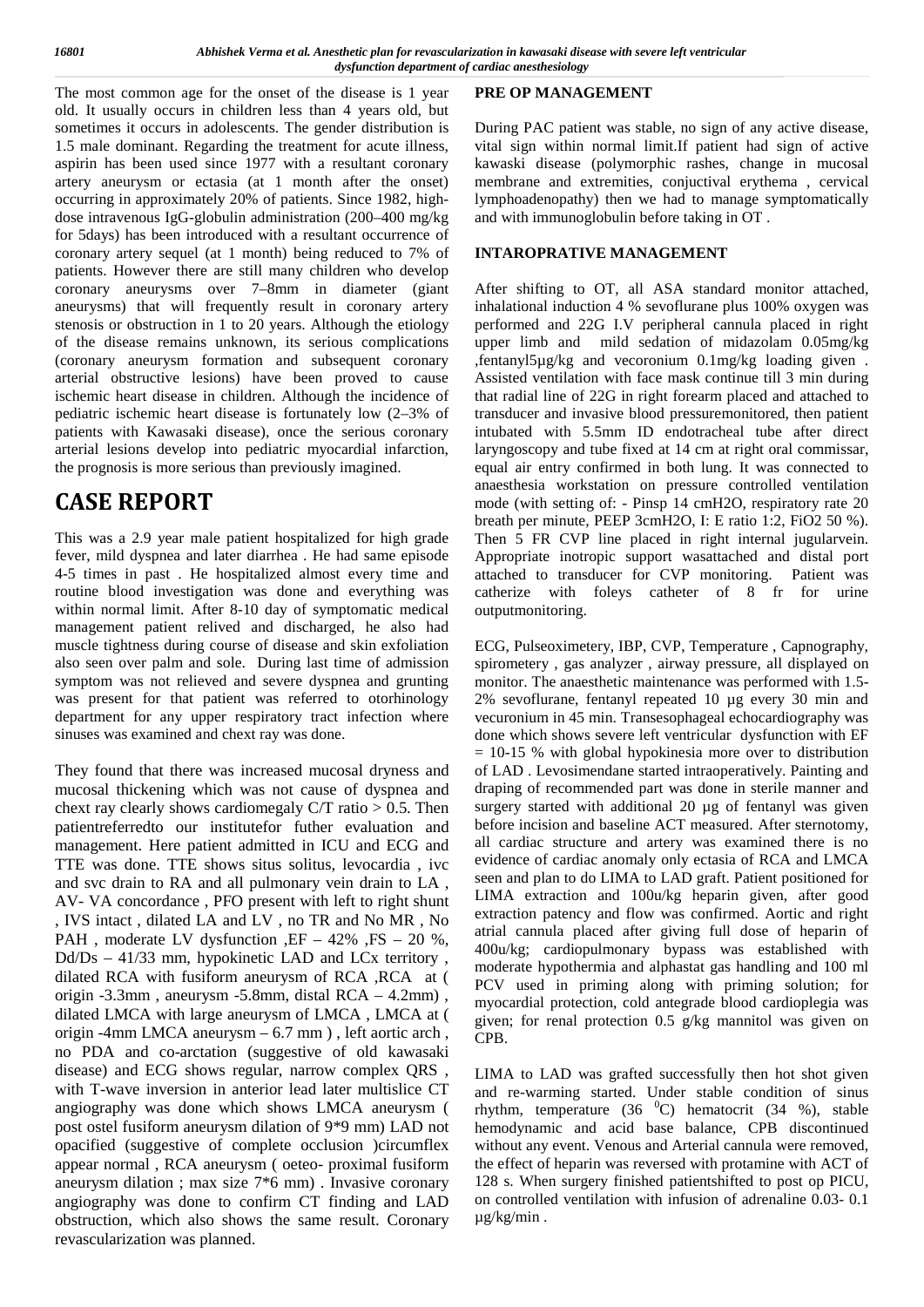



#### **POST OPERATIVE MANAGEMENT**

In picu vital was stable on adrenaline, levosimendane, noradrenaline infusion. Dexmeditomidine was started at variable dose of 0.5 µg/kg/min. Patient was ventilated for one day. Fluid given according to body surface area. TTE done on  $2<sup>nd</sup>$  day which shows improvement in heart day which shows improvement in heart contractility.Inotropic support was tapered off according to mean blood pressure and hemodynamic stability. Unfractioned heparinwas given at 10 IU/kg/hr with subsequent adjustment according to APTT.When hemodynamic and arterial blood gas was within normal limit and follows extubation criteria. Then, we slowly wean off ventilator according our institutional protocol and extubated successfully on  $2<sup>nd</sup>$  day.





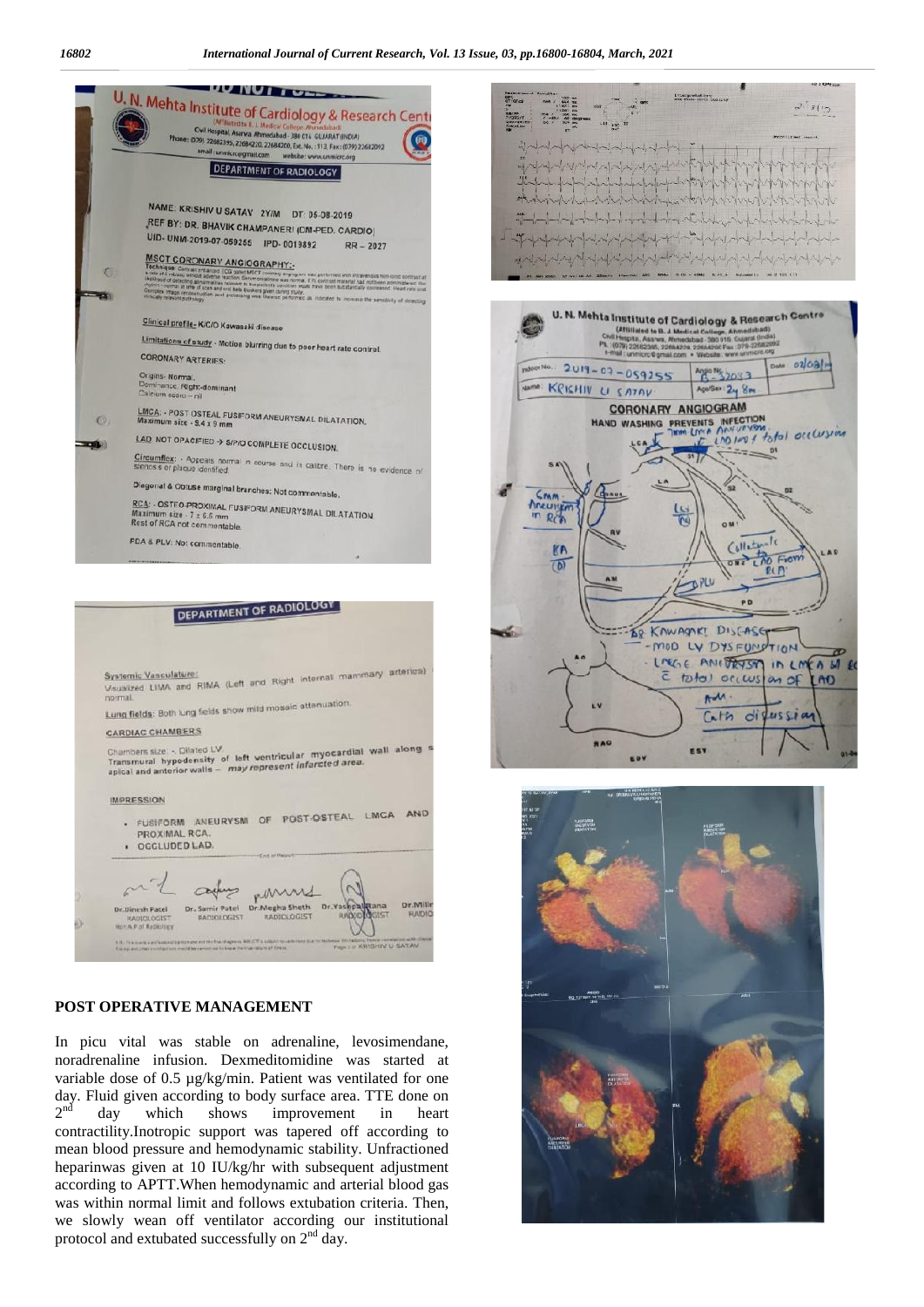| <b>PTCA/LAIL!</b>                                        | Gelding Catheler :                                                                                         |                                                               |                          | dia # langer<br><b>PHABLITE</b>                                                    |  |
|----------------------------------------------------------|------------------------------------------------------------------------------------------------------------|---------------------------------------------------------------|--------------------------|------------------------------------------------------------------------------------|--|
|                                                          | <b>Ballin</b><br>Ruftung :<br>Initaliare me                                                                |                                                               | <b>Here</b>              | <b><i><u><i>DYDNSLOW</i></u></i></b>                                               |  |
|                                                          | niem(s):                                                                                                   |                                                               | <b>Size</b>              | <b>Lemigilly</b>                                                                   |  |
| WALLCOMASTY I                                            |                                                                                                            | mathews:                                                      |                          | <b>Inflation - no</b>                                                              |  |
| <b>Report:</b>                                           | <b>Floore fames</b>                                                                                        |                                                               |                          |                                                                                    |  |
|                                                          | Catheter Course:                                                                                           |                                                               |                          |                                                                                    |  |
|                                                          |                                                                                                            |                                                               |                          |                                                                                    |  |
|                                                          | Right Famoral Artary: SF sheath -> DTA -> Arch -> Aortic root                                              |                                                               |                          |                                                                                    |  |
|                                                          |                                                                                                            |                                                               |                          |                                                                                    |  |
|                                                          |                                                                                                            |                                                               |                          | Procedure: RCA hooked with 4F 3R catholer, left system can not be hooked, non-sele |  |
|                                                          |                                                                                                            | 1538                                                          |                          |                                                                                    |  |
|                                                          | shoot taken with 4F LIMA kept in left coronary cusp.                                                       |                                                               |                          |                                                                                    |  |
|                                                          |                                                                                                            |                                                               |                          |                                                                                    |  |
|                                                          |                                                                                                            |                                                               |                          |                                                                                    |  |
|                                                          | LMCA : Large aneuryom of size 7 F1m                                                                        |                                                               |                          |                                                                                    |  |
|                                                          |                                                                                                            |                                                               |                          |                                                                                    |  |
|                                                          | LAD : Proximal total occlusion with intrograde filling from RCA                                            |                                                               |                          |                                                                                    |  |
|                                                          | <b>LCX</b> ± Normal                                                                                        |                                                               |                          |                                                                                    |  |
|                                                          |                                                                                                            |                                                               |                          |                                                                                    |  |
|                                                          | RCA : Proximal large aneury am of 6 mm                                                                     |                                                               |                          |                                                                                    |  |
|                                                          |                                                                                                            |                                                               |                          |                                                                                    |  |
| LV Angie J. Not done                                     |                                                                                                            |                                                               |                          |                                                                                    |  |
|                                                          |                                                                                                            |                                                               |                          |                                                                                    |  |
| Renal : Not done                                         |                                                                                                            |                                                               |                          |                                                                                    |  |
|                                                          |                                                                                                            |                                                               |                          |                                                                                    |  |
|                                                          |                                                                                                            |                                                               |                          |                                                                                    |  |
| Final Diagnosis:                                         |                                                                                                            |                                                               |                          |                                                                                    |  |
|                                                          | <b>CAD : KAWASAKI Disease</b>                                                                              |                                                               |                          |                                                                                    |  |
|                                                          | Moderate LV Dysfunction                                                                                    |                                                               |                          |                                                                                    |  |
| Recommendation:                                          | Large ansurysm of RCA 5 LMCA with LAD total occlusion<br>Cath discussion                                   |                                                               |                          |                                                                                    |  |
|                                                          |                                                                                                            |                                                               |                          |                                                                                    |  |
|                                                          | U. N. Mehta Institute of Cardiology & Research Centre                                                      |                                                               |                          |                                                                                    |  |
|                                                          | evail cremerogenations.                                                                                    | Phone: (075) 22601395, 2258422C, 22604200 Fax: (079) 32682072 | website www.iarrazor.org |                                                                                    |  |
|                                                          | <b>KRISHIV UMESH SATAV</b>                                                                                 |                                                               | <b>Advice Date:</b>      | 27-141-2019 11:19                                                                  |  |
|                                                          | UNN-2019-07-019755                                                                                         |                                                               | Report Date t            | 27-141-2019 15:42                                                                  |  |
|                                                          | 2y BuyMale                                                                                                 |                                                               | Visit No. :              | OFD/2010/07/0155488<br>Dr.Bhavik Champaneri                                        |  |
| Patient Name:<br>Patient ID:<br>Age/Sex:<br>Referred By: | Dr. Gosta 3 Tanna(G-17684)                                                                                 |                                                               | Performed By:            | (AP, DM Pardiate<br>Cardiologys (G-24663)                                          |  |
|                                                          |                                                                                                            |                                                               |                          | IN THE TRIANGLE PARTIES OF THE PARTIES OF THE VEHICLE PARTIES OF THE VEHICLE.      |  |
|                                                          |                                                                                                            |                                                               |                          |                                                                                    |  |
|                                                          |                                                                                                            |                                                               |                          |                                                                                    |  |
|                                                          | 2D-ECHO (without Plate) - 2D Echocardiography Report                                                       |                                                               |                          |                                                                                    |  |
|                                                          | Echo finding:: Spc2: 97 %, WL 7 2 Kg                                                                       |                                                               |                          |                                                                                    |  |
| <b>Test Revens</b>                                       | Visceroatrial Stus Sollus<br>Leupcarda                                                                     |                                                               |                          |                                                                                    |  |
|                                                          | IVC, SVC -> RA All PV's -> I A                                                                             |                                                               |                          |                                                                                    |  |
|                                                          | AV - VA Concordance<br>IAG - PFO with L-->R shunt                                                          |                                                               |                          |                                                                                    |  |
|                                                          | $WS - Fract$<br>Diated LA & LV                                                                             |                                                               |                          |                                                                                    |  |
|                                                          | No TR, No MK<br>No PAH                                                                                     |                                                               |                          |                                                                                    |  |
|                                                          | Dilated LA & LV                                                                                            |                                                               |                          |                                                                                    |  |
|                                                          | I VEI: 42%, FS: 20% DdPs: 41/33 mrs. Hypoking is LAD & LCX Temtory                                         |                                                               |                          |                                                                                    |  |
|                                                          | Dilmed RCA will Fusiform Assurysm of RCA<br>RCA Origia: 3.5 mm, Anearysm 3.8 mm, Dis a RCA 12 mm           |                                                               |                          |                                                                                    |  |
|                                                          | Di ated LMCA with Large Aneuryan of LMCA, LMCA-4 mm.<br>LMCA Aneceysant: 6. / mm<br>Left Aortic Arch       |                                                               |                          |                                                                                    |  |
|                                                          | No PDA/Coarctation.                                                                                        |                                                               |                          |                                                                                    |  |
| Chachasion: :                                            | Dilated LV size & Moderate LV Dysfunction with Hypokinesia of LAD & LCX Territory                          |                                                               |                          |                                                                                    |  |
| Advice: 1                                                | Large Anearyan of RCA & LMCA (Probable old cawasak) Disease)<br>PICU Admission, Medical Stabilization, CAG |                                                               |                          |                                                                                    |  |

Patient was shifted to pediatric ward after 4 days then under good general condition discharged 3day after with indication of aspirin (3-5mg/kg) orally once a day.

# **DISSUSION**

Coronary revascularization is indicated when myocardial ischemia due to significant coronary stenosis is present and causing chest pain or there is clinical evidence of ischemia on examination (9). In this patient angiogram detected aneurysm of RCA and left circumflex artery and LAD complete occulusion . and retrograde filling by collaterals via RCA .



Its etiologic pathogen andassociated immunological reactions have yet to beclarified. Immediately after commencement of the clinical symptoms fever and typical lesions of either the mucous membrane or the skin, dilatation of the coronary arteries can occur in approximately 10±20% of patients. In half of these patients, the aneurysms are regressing within 1 or 2 years, and no abnormalities are found by angiography in the coronary- arterial system. In the remaining, the aneurysms can persist with obviously irregular lumens of the coronary arteries. In 3% of the patients initially having aneurysms, coronary-arterial obstruction progresses. The time-span between the onset of the disease and development of the coronary-arterial stenosis leading to CABG varies from several months to 20 years. The indications for CABG are to be determined not only by ®ndings derived from angiography, but also on the basis of other clinical factors, such as severity of myocardial ischemia, history of myocardial infarction and ventricular performance, as have been discussed before (10- 13).